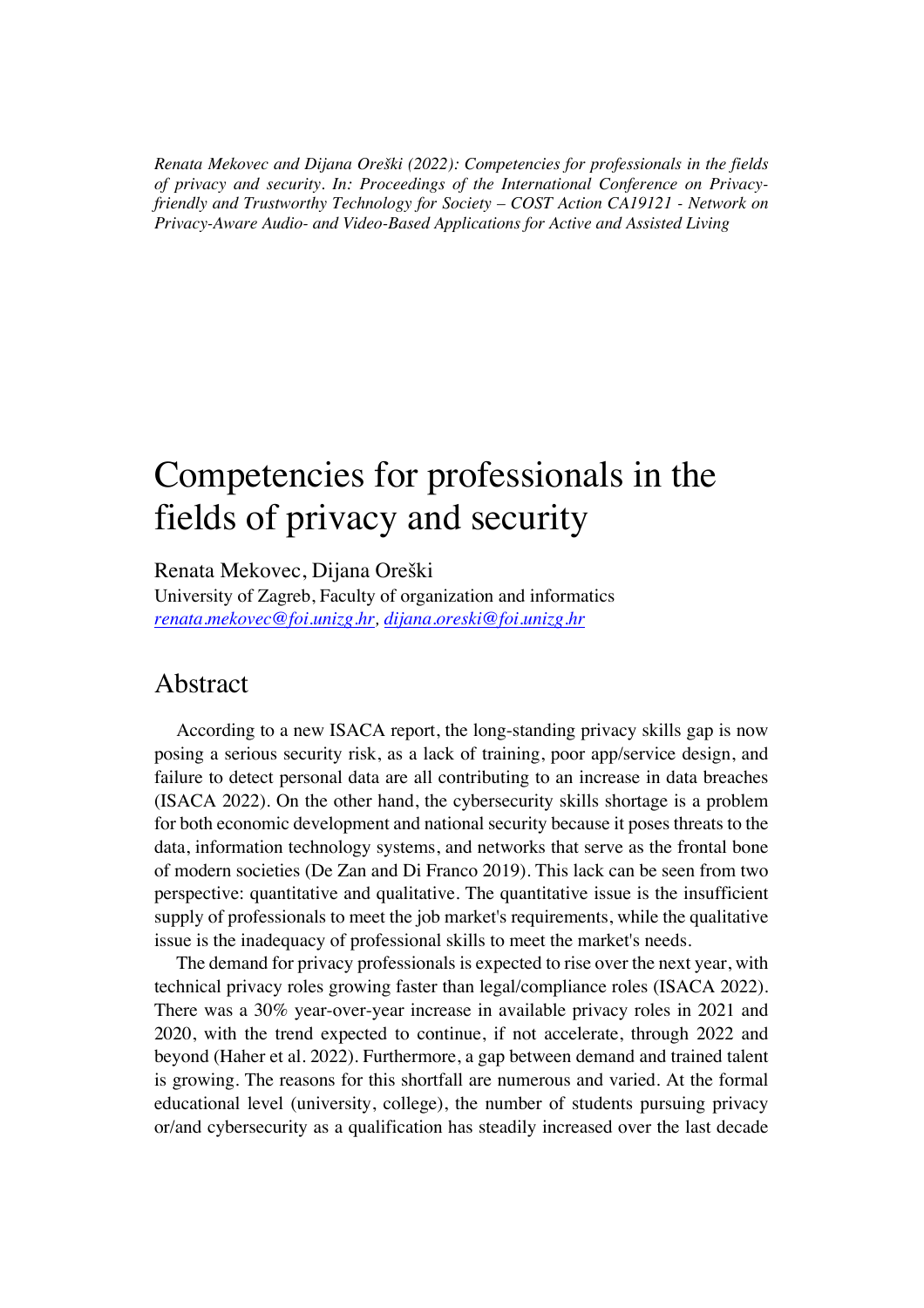or so, but the number of graduates continues to fall far short of industry demand. It takes time to educate and train highly skilled professionals, as well as time to gain practical on-the-job experience. Meanwhile, investment in privacy and cybersecurity training has been severely hampered as budgets for non-profit and revenue-generating items have been cut or reduced (Naden 2021).

A single data protection officer or other function will be incapable of administering, supervising, and enforcing data protection requirements manually without the assistance of a team or at least one assistant. To address information system threats and vulnerabilities, these professionals must understand the entire business of the organization, have extensive knowledge of information technology, and specific expertise in information privacy and security. They are expected to recognize the importance of investing in security personnel in order to develop and protect their entire organization. Privacy and security are gradually merging, with mutual interests and responsibilities.

The benchmark survey (CISCO 2021) asked security professionals to identify their top three areas of responsibility. "Data privacy and governance" was chosen by these respondents the most frequently (32 percent), just ahead of "Assessing and managing risk" and "Analyzing and Responding to Threats." Data privacy has become a core competency for these teams, in addition to all of the usual security functions. Armstrong et al. (2018) propose that students (in the domain of security) should graduate with the following skills: 1) knowledge of and skills in identifying vulnerabilities and robustness of systems and applications; 2) conceptual familiarity with attack classes and attack stages; 3) knowledge of and skills in penetration testing principles and tools; and 4) knowledge of network traffic and network protocols. ACM provided guidelines for associate-degree cybersecurity programs that should encompass eight knowledge areas: data, software, component, connection, system, human, organizational and societal security (ACM and CCECC 2020). According to ENISA a certified higher education cybersecurity degree should include (De Zan and Di Franco 2019): (1) enough specific credits dedicated to cybersecurity courses and activities; (2) a structured curriculum, which may include a practical/training component or specific types of examinations and activities such as cybersecurity competitions; (3) a high-quality teaching faculty, which may include industry lecturers; (4) a broader multi-/interdisciplinary focus; and (5) outreach activities and programs. In order to address the cybersecurity skills shortage, the European Cybersecurity Skills Framework aims to create a common understanding of the roles, competencies, skills, and knowledge used by and for individuals, employers, and training providers across EU Member States (ENISA 2022). NIST Privacy Framework is proposing privacy practices that support privacy by design concepts and assist organizations in protecting the privacy of individuals (NIST 2020).

The e-Competence Framework (e-CF) - A Common European Framework for ICT Professionals in All Sectors is a standard for ICT professional competence that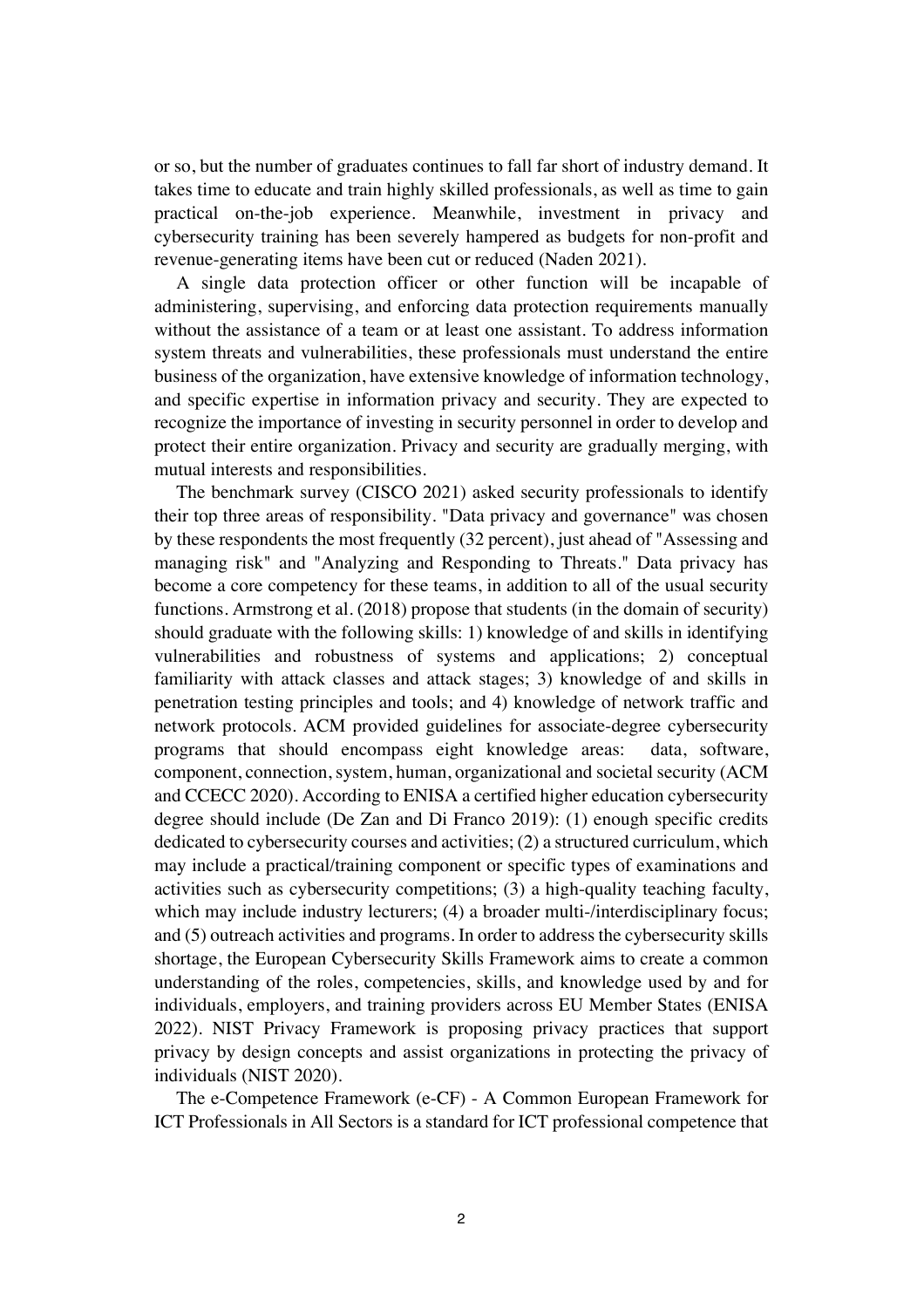defines the minimum requirements of competence in ICT workplace (16234-1 2016). e-CF introduces transferable skills that can be used across all ICT competences. Transfer skills are necessary in all ICT-related operations in the age of IoT, AI, and Industry 4.0. The fact that security and privacy are two of the seven stated transversal factors demonstrates the importance of these skills.

Qualifications play an important role in improving employability, mobility, and access to higher education (C 189/15 2017). The European Qualifications Framework (EQF) is a common European reference framework aimed at making qualifications easier to read and understand across countries and systems. The EQF's core are its eight reference levels, which are defined in terms of learning outcomes, namely knowledge, skills, and autonomy-responsibility. The EQF has been a driving force behind the creation of comprehensive national qualification frameworks based on learning outcomes. All countries that have accepted on to the EQF presume that such national frameworks are required to make their qualifications comparable across sectors and countries. 35 countries had formally linked ('referenced') their national qualification frameworks to the EQF by September 2021.

The Croatian Qualifications Framework - CROQF is building a harmonization mechanism supply and demand for work at the level of competencies, which is helping to modernize and reform the qualification system in the Republic of Croatia (NN 22/2013). There is currently no occupational standard in Croatia that addresses privacy and security competencies. According to CROQF methodology for developing occupational standards and sets of competencies (Ministarstvo rada i mirovinskog sustava obitelji i socijalne politike) we conducted structured interviews with 24 employees of leading IT companies in Croatia to define the occupational standards for information security and privacy architects. They were managers' and lower-level employees' representatives (operatives). Their task was to express which jobs are performed by the company's person in charge of information security and privacy. Then they had to figure out what knowledge and skills are needed to do the job. Each knowledge and skill were evaluated to determine whether it was required or optional, as well as the level of expertise required to complete the task.

As result proposition of occupational standard Information security and privacy architect is defined which encompass following key jobs (and competences):

- Planning of information security and privacy systems, as well as organizational, technical, spatial, financial and human resources for deployment and monitoring system,
- Planning and designing the organizational structure for the implementation of the information security and privacy system in the business system,
- Conducting analysis and assessment of the current situation in terms of information security and privacy requirements,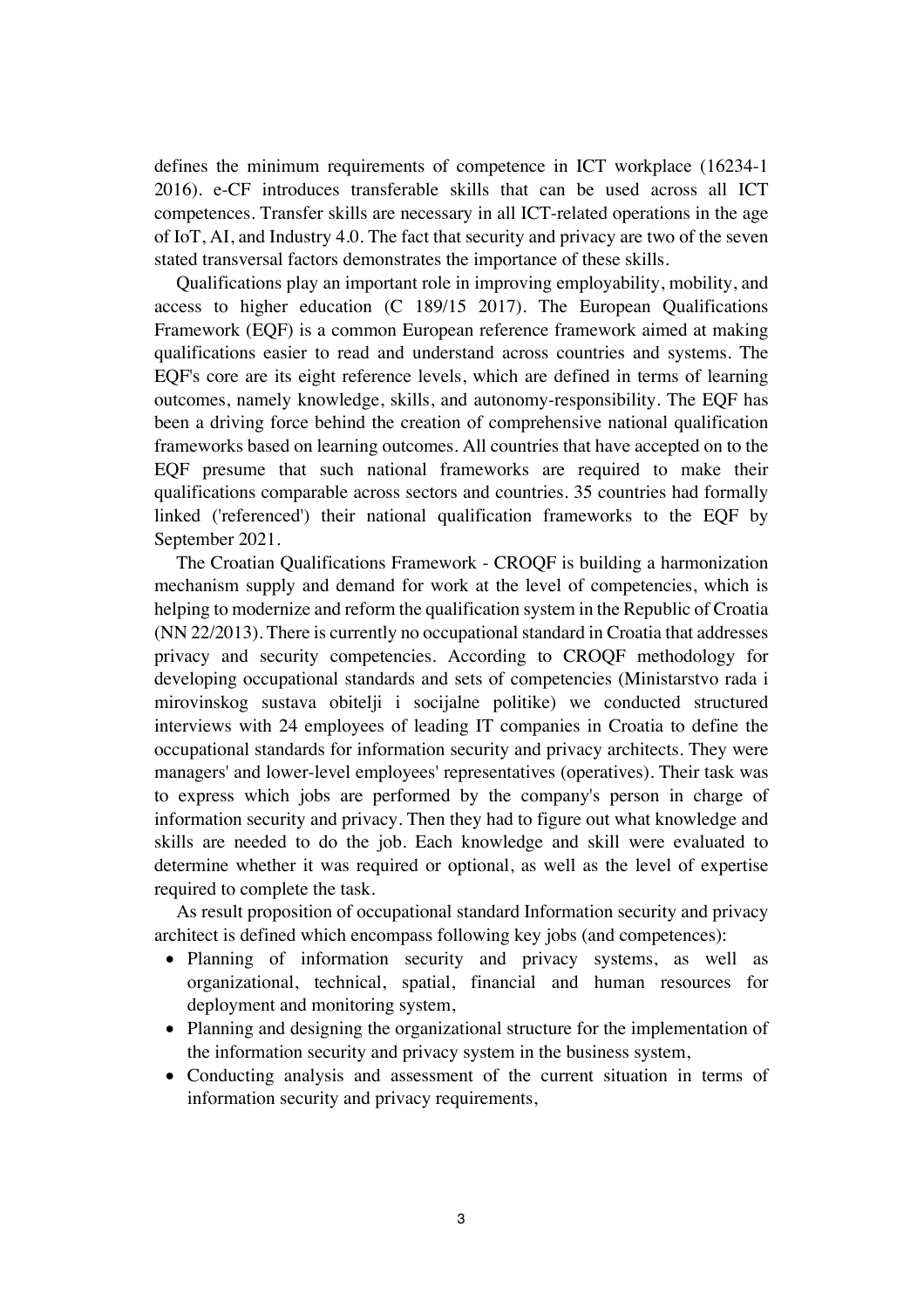- Assessing potential risks based on the identification of information assets, the importance of data content, possible sources and forms of threats using modern risk calculation methodologies,
- Proposing ways to deal with identified threats and measures for risk reduction,
- Development of a business system work plan in crisis conditions as well as proposing system recovery measures,
- Conducting security and privacy vulnerability testing,
- Managing the roles and responsibilities of jobs and assigning or withdrawing authorizations for information resources use,
- Developing policies and procedures for the design, storage, use and access of information system backups as well as passwords usage policies and procedures,
- Implementing categorization of software and critical software, as well developing a protocol for dealing with categorized software support in incident situations,
- Periodic reporting to the Management Board on the overall security and privacy situation of business system,
- Management of software updates (on all user workstations) in order reduce vulnerability,
- Establishing procedures for exercising individual rights related to protection security and privacy,
- Assist in the description, presentation, and marketing of a product or service in accordance with security and privacy requirements,
- Communicating with customers, suppliers, associates and other stakeholders while developing information security and privacy systems as well as with the supervisory bodies within the business system and in the environment,
- Exchanging experiences with similar business entities and professional associations in the country and abroad in order to harmonize and implement measures,
- Collaboration on security and privacy improvement projects, as well as participation in the development, improvement or innovation of products or services to meet security and privacy requirements while adhering to good practice, legislation, codes of conduct,
- Defining indicators related to security and privacy on the basis of which organization checks and monitors the progress of quality assurance, particularly in the development and/or upgrading a product or service,
- Raising moral and material responsibility for omissions or non-compliance with prescribed measures in the information security and privacy.

In addition to defining the structure of an occupational standard for Information security and privacy architects, we highlight variables important for identifying key jobs in the study. The latent class clustering analysis (LCA) is employed to account for heterogeneity across different groups of experts. LCA is data mining method